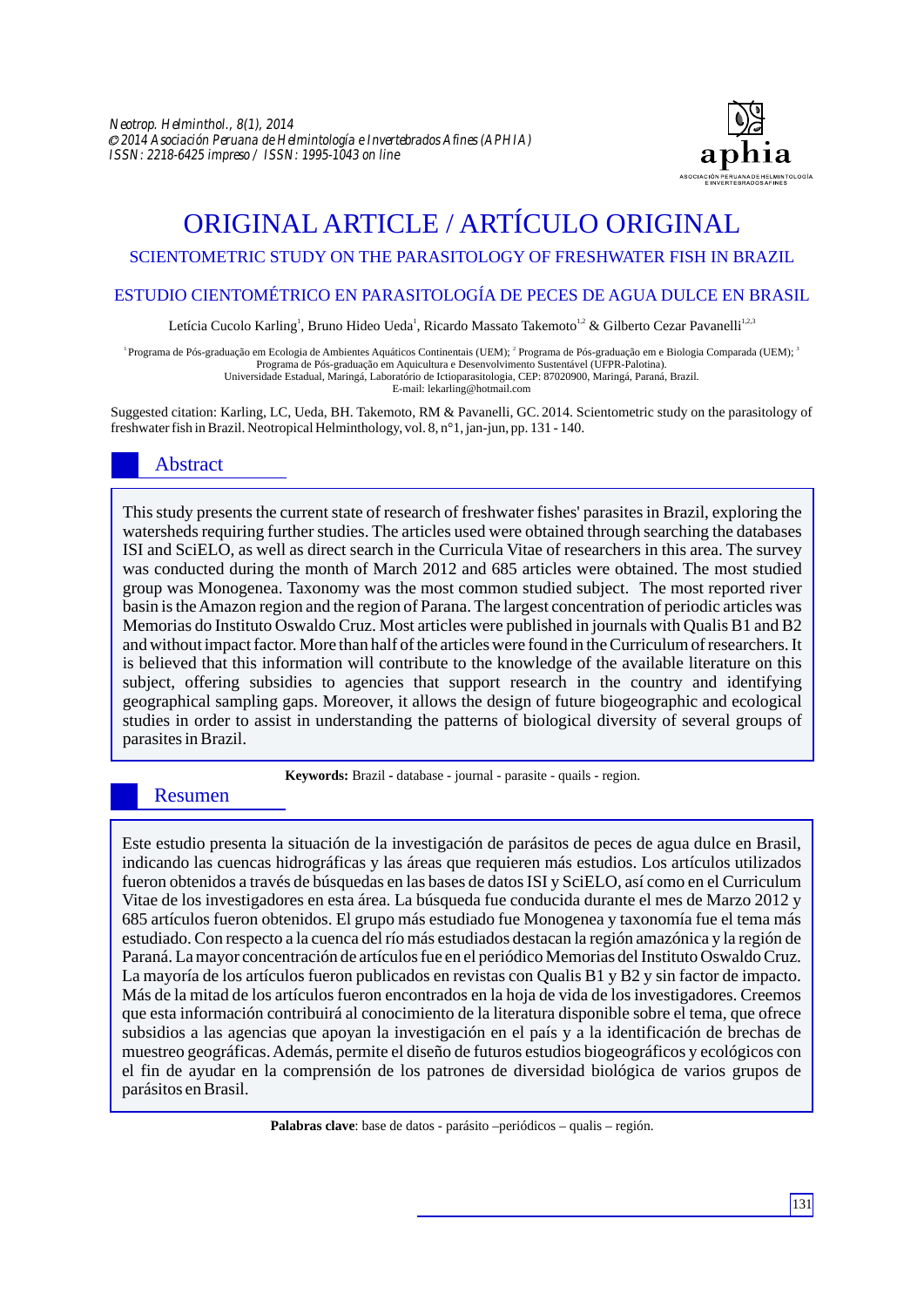#### **INTRODUCTION**

Brazil has large spatial variability in water availability (Leal, 1998), with a land area exceeding  $8,000,000$  Km<sup>2</sup>, with about 20% of global freshwater (Bizerril & Primo, 2001). The distribution of these resources in the country and throughout the year is not uniform, there are extremes of excess water in the Amazon and limitations of availability in the Northeast (Tucci *et al*., 2001) and major climate changes in particular in the South (Marengo & Valverde, 2007).

In the Neotropical region there are recorded 4035 species of freshwater fish (Lévêque *et al.,* 2008), and the vast majority, 2587, occur in Brazilian rivers (Buckup *et al*., 2007). However, only a small number of these fish species were necropsied in order to analyze the parasites in their various aspects (Eiras *et al*., 2010). Species diversity of freshwater fish in Brazil together with the fact that each species is parasitized by an usually high number of parasites, shows that the diversity of parasite fauna of Brazil is very expressive (Eiras *et al.*, 2010). In recent years there has been an increase in production quality literature on the subject in the country, with descriptions of new species, key to the knowledge of biodiversity, but combined with more sophisticated analyzes, trying to explain the details of host-parasite relationships, and to characterize the pathologies and propose preventive measures to control these parasites.

Despite the difficulty in obtaining information about the first scientific research done in Brazil in relation to parasites of freshwater fish, no doubt about the importance of the expeditions made by the naturalist Johann Natterer collecting different groups of parasites in several Brazilian states. These shipments occurred between 1817 to 1835, and the specimens were first studied by Diesing (Diesing, 1851, 1856).

In 1913, a leading researcher at the Instituto Oswaldo Cruz (Manguinhos) in the state of Rio de Janeiro, Lauro Travassos began his studies with the fauna of parasites of vertebrates, including fish. Over the years described several

genera and species of parasites, becoming internationally known as the "Father of the Brazilian Helminthology". Among these publications, there is a landmark of Brazilian parasitology, helminth fauna of freshwater fish in Brazil, published in 1928 by Travassos, Artigas and Pereira in the Archives of the Biological Institute.

Necessary to mention the contributions of leading researchers in the study of these parasites Boeger, W. A.; Chubb, J. C.; Cohen, S. C.; Crane, J. W.; Eiras, J. C.; Fernandes, B. M. M.; Freitas, T.; Gibson, D. I. ; Kohn, A.; Kritsky, D. C.; Luque, J. L.; Machado Filho, D. A.; Mizelle, J. D.; Molnár, K.; Moravec, F.; Pinto, R. M.; Rego, A. A.; Santos, C. P.; Tavares, L. E. R.; Thatcher, V. E; Travassos, J. F. L.; Vicente, J. J.; Woodland, W. N. F (Woodland, 1934; Machado Filho, 1947; Mizelle *et al*., 1968; Travassos *et al*., 1969; Kristky *et al*., 1986; Thatcher, 1991; Kohn & Cohen, 1998; Moravec, 1998; Rego *et al.*, 1999; Vicente & Pinto, 1999; Eiras *et al*., 2005; Kohn *et al.,* 2007; Luque & Tavares, 2007; Santos *et al*., 2008). Besides the authors cited above, should also be noted the significant recent contributions of some researchers: Adriano, E. A.; Amato, J. F. E.; Azevedo, C.; Brooks, D.; Brazil Sato, M. C.; Cecarelli, P. S.; Chambrier, A.; Chubb, J. C.; Lizama, M. de los Angeles, Malta, J. C. O.; Marques, F. P. L.; Martins, M. L.; Sholz, T.; Varella, A. M. B. among others.

According to Tague-Sutcliffe (1992) scientometrics is the study of the quantitative aspects of science as a discipline or economic activity. It is applied in the development of science policy and involves quantitative studies of scientific activities, including the publication. With the increase of available literature, this new tool has been widely used to try to understand real direction of the studies in several areas of scientific knowledge (Kopp *et al*., 2007).

This research presents the state-of-the-art of parasites of freshwater fish in Brazil, indicating the basins and areas requiring further ecological studies, coupled with the effort of actions aimed at increasing knowledge of parasite biodiversity.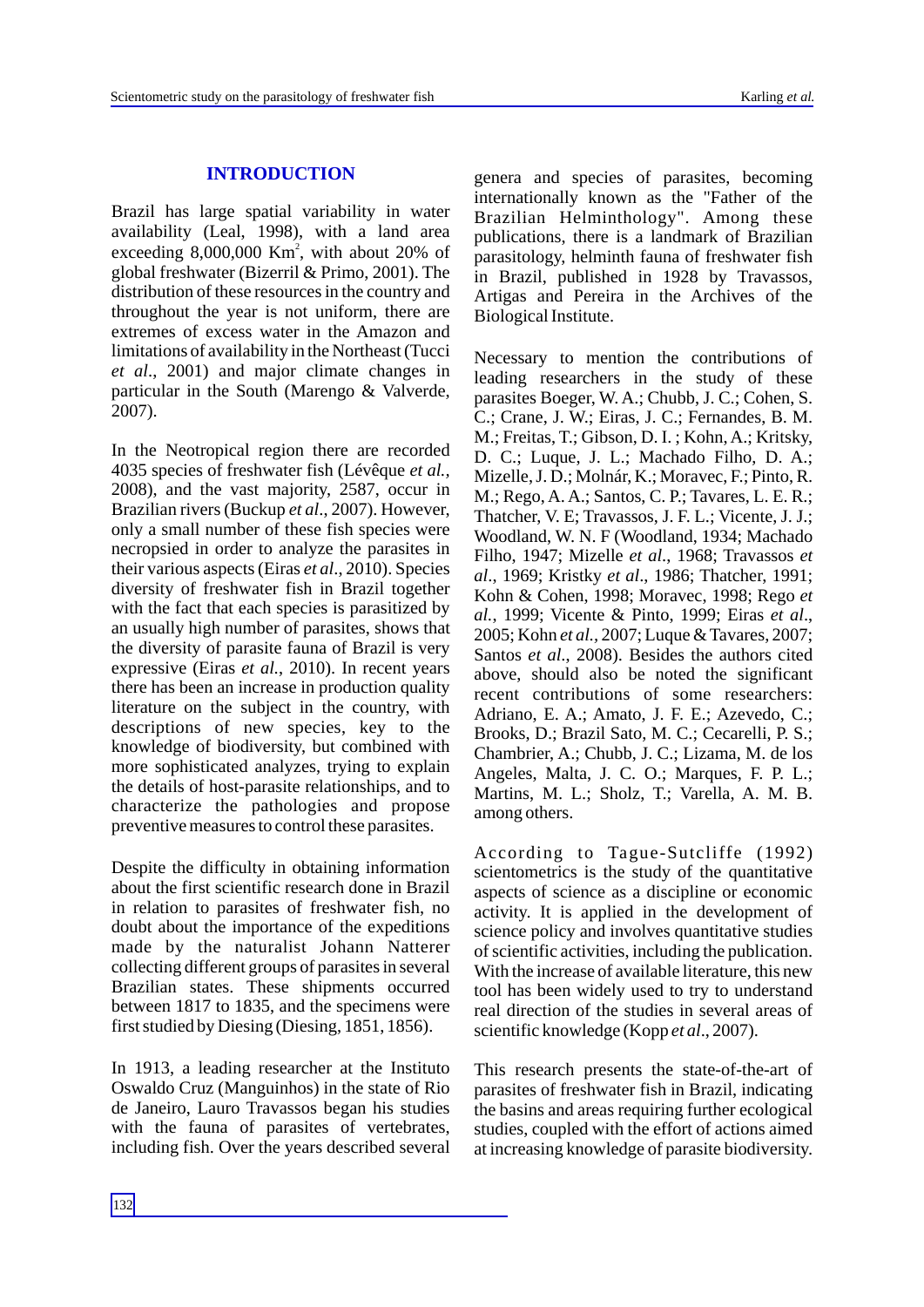It is expected that the northeast region has the lowest number of articles, as the number of researchers is reduced. This information will contribute to the knowledge of the available literature on this topic, and provide subsidies for research funding agencies in the country. This will also allow the design of future ecological and biogeographical studies, in order to assist in the understanding of patterns of biological diversity of the various groups of parasites.

#### **MATERIALS AND METHODS**

The articles used in this study were obtained mainly from the databases of the ISI (Institute for Scientific Information; www.isiknowledge.com) and SciELO (ScientificElectronic Library Online; www.scielo.org) during the month of March 2012.

The key words used in the search for articles made reference to parasites of freshwater fish in Brazil, having been used the following terms in both English and in Portuguese: fish\* parasit\* Brazil\*; for searches following substituted the word Brazil by the name of every river basin in Brazil (Amazon, Tocantins-Araguaia, North-East Atlantic West, San Francisco, Paraná, Paraguay, Parnaíba, Uruguay, Eastern Northeast Atlantic, Eastern Atlantic, Southeast Atlantic, total = 11) classified by the National Water Agency-ANA. Then replaces "parasitoid" prefixes by 13 groups of parasites (Amoebae, Flagellate, Apicomplexa, Ciliophora, Myxozoa, Monogenea, Digenea, Cestoda, Nematoda, Acanthocephala, Hirudinea, Crustacea, Mollusca) according to Eiras *et al.* (2010). This search was done in "Topic" field of the ISI and SciELO database. After research in databases, the survey was conducted to Curriculum vittae of researchers in this area, and consider the references to checklists of major groups.

Of the articles analyzed, data were obtained for the year of publication, a group of parasites, subject matter, river basin, journal, impact factor (year 2012) and database. Then we investigated the Qualis in which the journals were published the articles analyzed (year 2012). The Qualis is a set of procedures used by CAPES (Brazilian Coordination of Improvement of Higher Education Personnel), linked to the Ministry of Education – MEC and CNPq (National Council for Scientific and Technological Development) affect the Ministry of Science, Technology and Innovation - MCTI, in order to assess the quality of articles, from the analysis of the quality of scientific journals. This survey was conducted using the application WebQualis, which frames the journals in different fields of knowledge in strata indicative of quality - A1, the highest standard, followed by A2, B1, B2, B3, B4, B5, C - with zero weight. For this work, the area of Capes was consulted on Biodiversity.

The articles were analyzed from 1856, the first record of the matter, until 2012, the year in which the survey was conducted.

#### **RESULTS**

The results here obtained show that the number of articles published in the area of freshwater fishes' parasites is growing significantly in Brazil, especially from the 80s, and recorded until 2012 a total of 685 articles (Fig. 1). The most studied group of parasitic was Monogenea, together Fauna (articles involving more than one parasite group) (35%), followed by Crustacea with 15% (Fig. 2).

The issue that stood out in the articles was taxonomy involving descriptions of new species and taxonomic revisions (61%), followed by ecology (15%), occurrence records (13%) and other issues with about 10% of the total (Fig. 3). For regions most studied watersheds include the Amazon region with 212 (31%) articles and the region of Parana with 182 (27%) (Fig. 4).

Of the total number of articles found in this study, 115 are published in the journal Memórias do Instituto Oswaldo Cruz, coming, then the journals Brazilian Journal of Biology (54)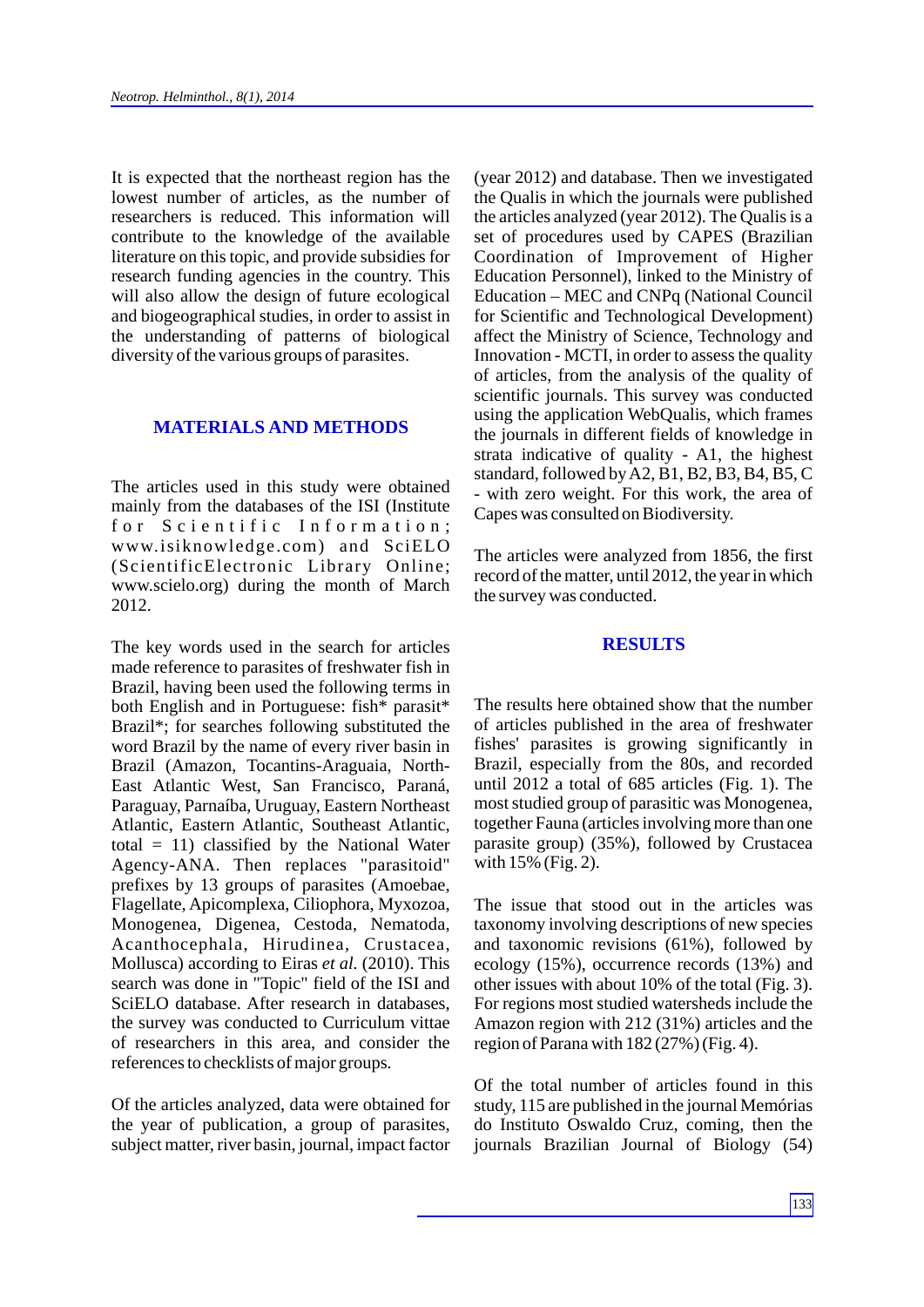(former Brazilian Journal of Biology), Acta Amazon (47) and Acta Scientiarum (44) (former UNIMAR). In Other includes journals that had less than10 published articles (Fig. 5).

As shown in Figure 6, the majority of articles were published in journals with Qualis B1 and B2, representing over 50% of total production, and 20% of the publications can be found in journals of high scientific level (A2) (Fig. 6).



**Figure 1**. Studies in parasitology of freshwater fish in Brazil, from 1915 to 2012. The reference of Diesing (1856) was not used because it was the only item recorded until 1915.



**Figure 2**. Number of publications by a group of parasites addressed in articles. \*Items that have more than one group of parasites.

134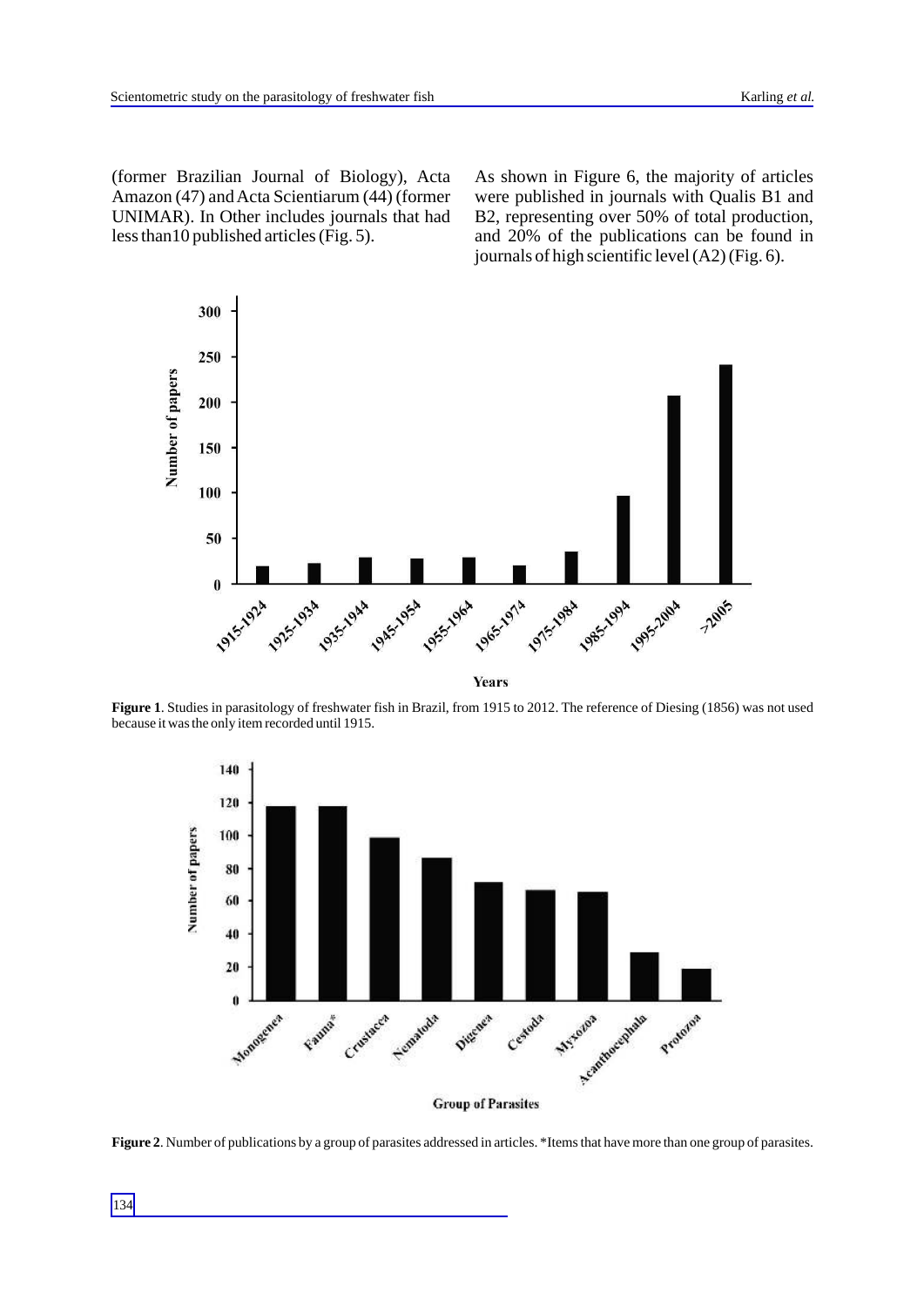Regarding the impact factor of the article it appears that most of the articles (39%) is recorded in journals without impact factor, followed by magazines with factors ranging from 0.51 to 1 (24%) and 2.01 to 2.5 (22%) (Fig. 7).

As shown in Figure 8, most of the articles was recorded in Lattes leading researchers in the field (53%), followed by ISI (29%) and Other and Scielo less than 20% (Fig. 8).



Figure 3. Number of publications by subject matter in scientific articles. \* Other issues addressed.

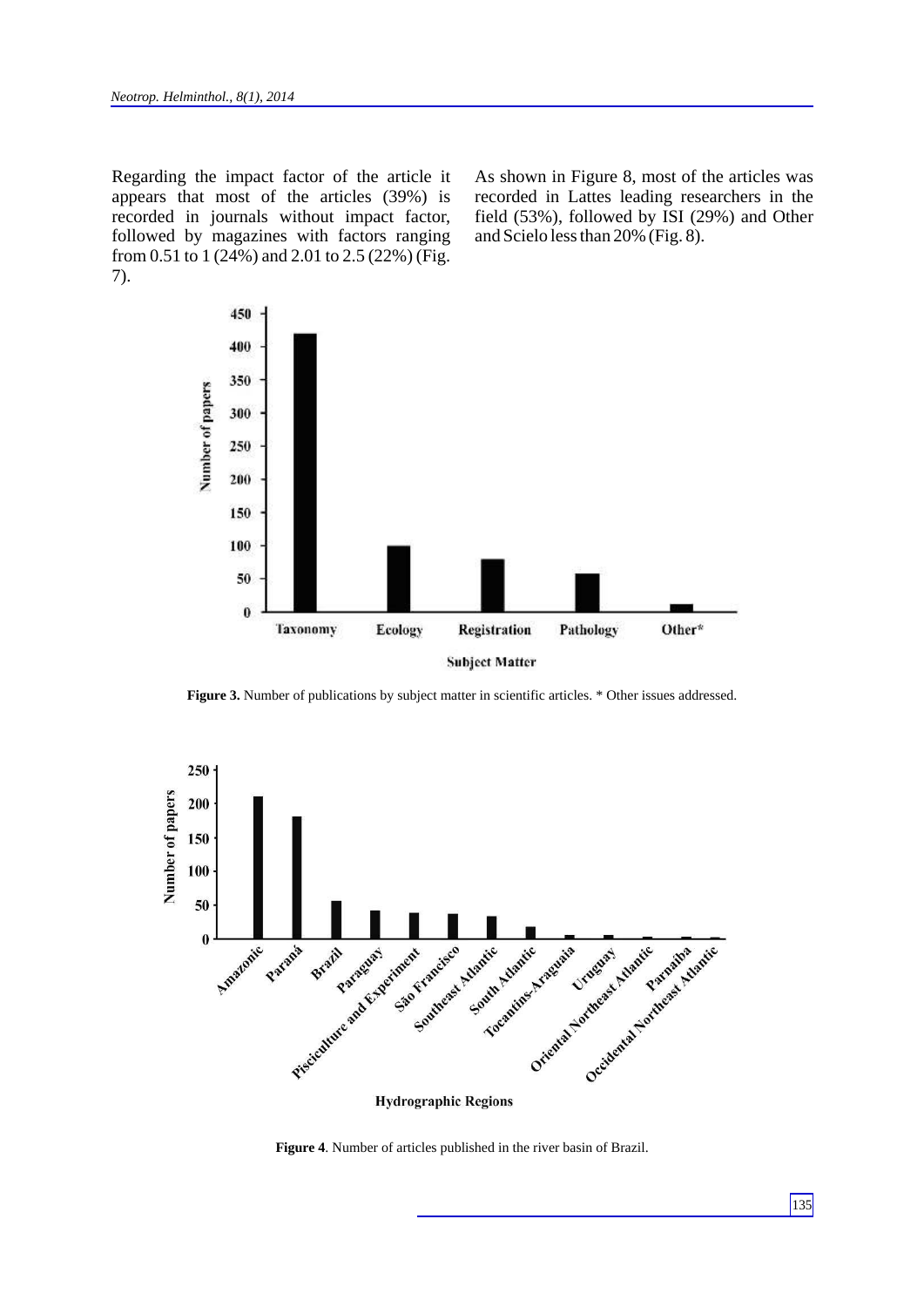

**Figure 5**. Number of articles published in the area ictioparasitologia in major journals. \* Journals with less than 10 publications in the Field.



**Figure 6**. Number of articles from journals and Qualis (area Biodiversity).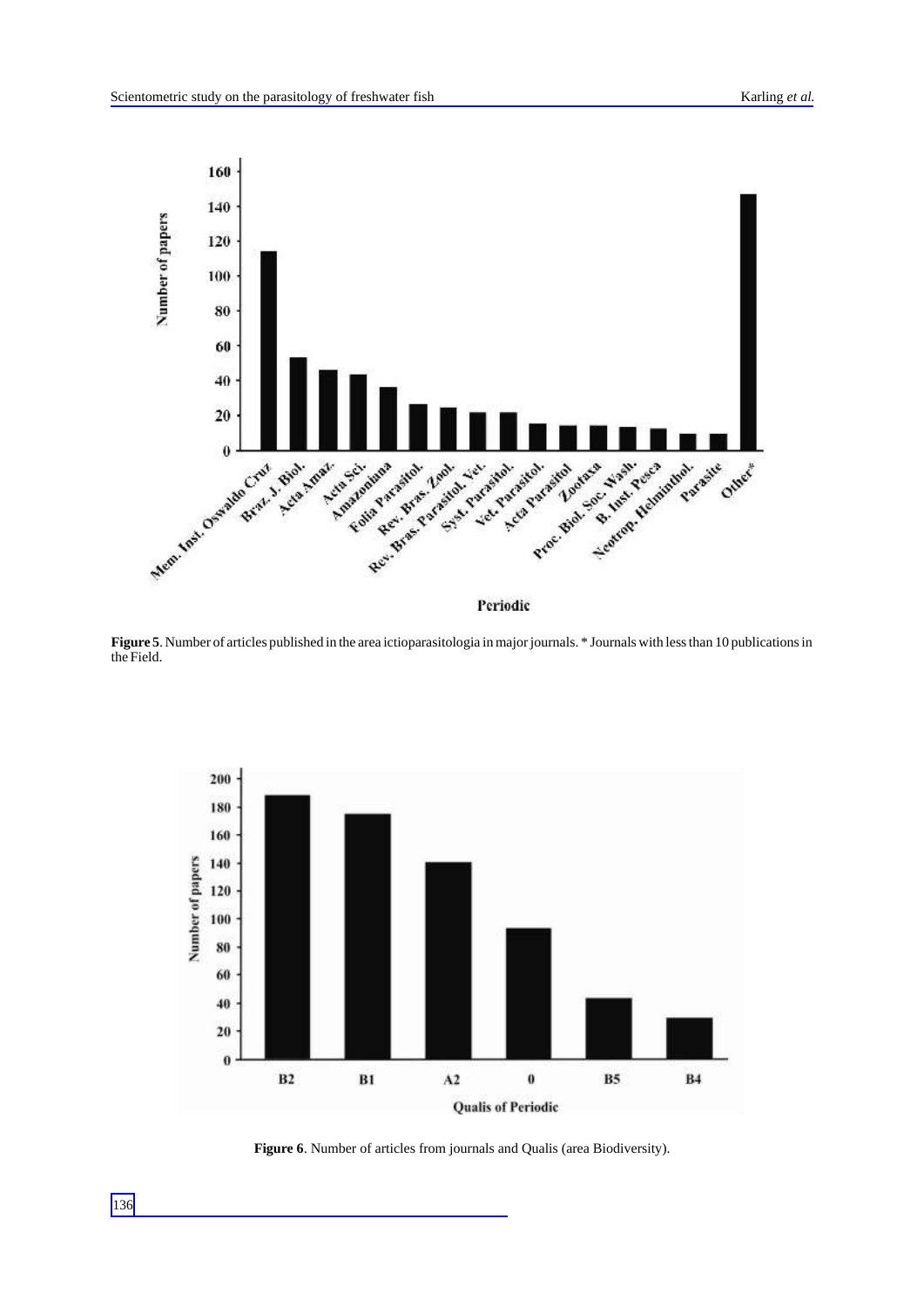

**Figure 7**. Number of articles and impact factor of scientific journals.



**Figure 8.** Number of articles published in the area ictioparasitologia and the database where were registered. \* Other items in collections.

# **DISCUSSION**

The number of publications about the parasitology of freshwater fish in Brazil is increasing significantly. This is particularly evident when analyzing the past seven years, since the production in this period exceeds that of the last decade. This can be justified because there is now a consensus on the need and importance of studying the fish more effectively, since it represents a precious natural resource for the country, coupled with the need to understand the biodiversity of parasites of animals combined with an increase in the number of researchers. However, the number of parasites articles is still very small compared to the fish because of about 2,500 species of fish only ¼ of them were analyzed for parasites (Eiras *et al*., 2010). It is known that in Brazil there is urgent need to inventory all basins, coupled with the shortage in the number of researchers and the infrastructure needed for sampling, the small number of inventories carried, the dispersion of information that are often difficult to access and the need to for various taxonomic groups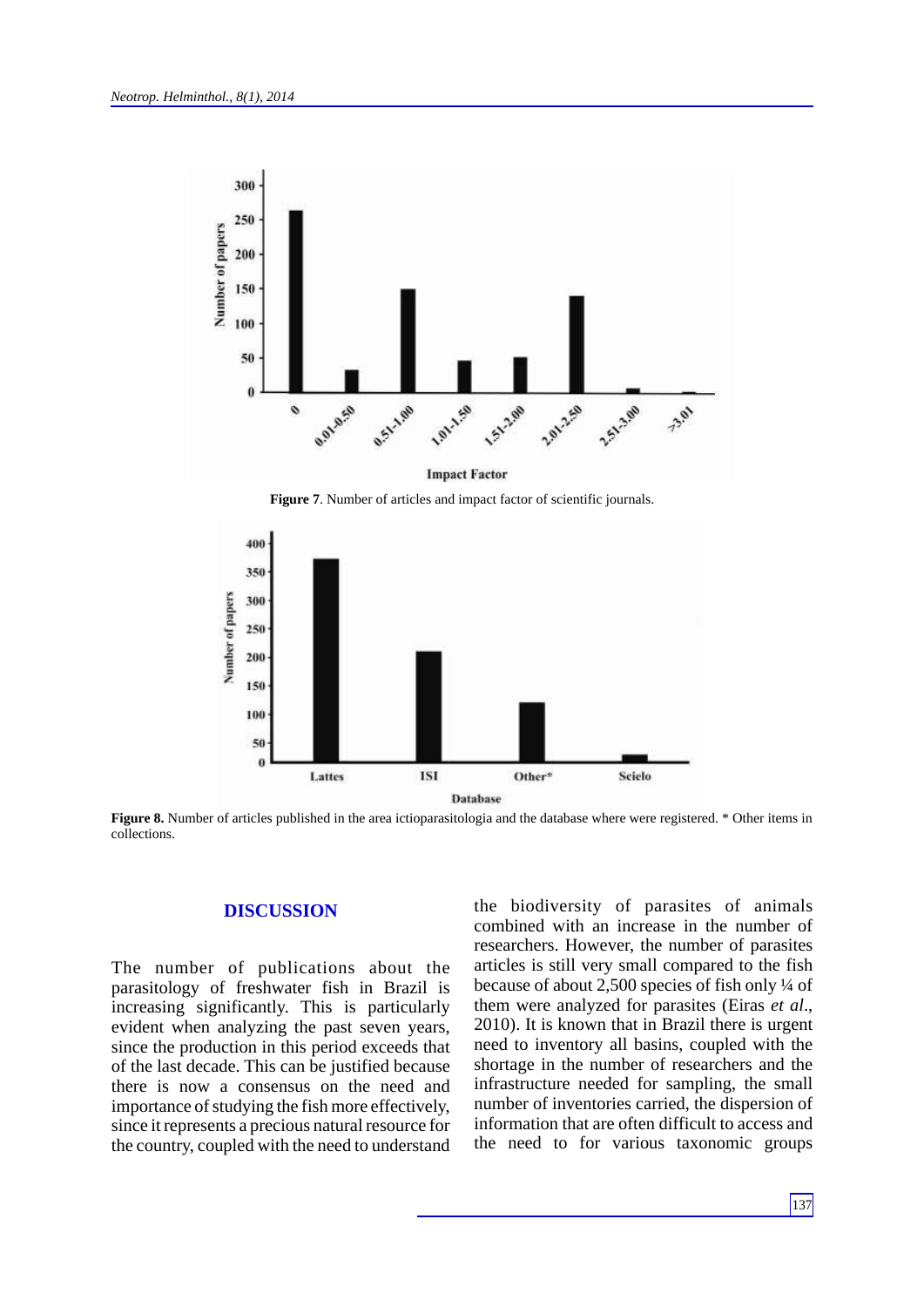(Agostinho *et al.*, 2005). This is particularly true in the case of fish parasites Brazil.

It is believed that the greater number of articles which relate Monogenea, is due to the fact that each of tropical fish species have about five Monogenea species being the most prevalent group (Pavanelli *et al.,* 2008). This may be an explanation to justify the results found. As regards the Fauna this happens, since most of the fish is parasitized by more than one group of parasite.

The issue was addressed more to taxonomic aspects, fundamental to the development of any type of biological research. Descriptions of species are absolutely necessary when exploring new areas. The most studied are novel environments, the greater the probability of finding species to be described in science, both as regards the fish and with regard to their parasites. The Brazilian School has always had an emphasis on taxonomy, which is reflected in other areas, leading to formation of researchers to profile systematists. In the taxonomy, ecology has aroused considerable interest, as the system host-parasite model represents a very peculiar ecological relationships, requiring a greater effort to their perfect understanding (Dogiel, 1961). Is important to emphasize the absence of theory in science.

The fact that the Amazon is the most prevalent is mainly due to the existence of the National Institute for Amazonian Research (INPA), which brings together many researchers in this area. But the emphasis on the Parana river basin can be explained mainly by the construction of the Itaipu Hydroelectric Plant in 1982, that has performed scientific cooperation agreements with Nupélia (Research Nucleus in Limnology, Ichthyology and Aquaculture of the Universidade Estadual de Maringá, Paraná), allowing the development of a series of researches on the region, in particular in studies of fish parasites.

It is found that the journals that concentrate most of the articles are the Memórias do Instituto Oswaldo Cruz, Brazilian Journal of Biology. The first, created by Oswaldo Cruz in 1909, is one of the oldest scientific journals of Latin America and with higher impact factor in Brazil. This may be due to concentration in the Instituto Oswaldo Cruz (IOC) most pioneering researchers of this group of animals. Another magazine is the pioneer in Brazil Brazilian Journal of Biology, which began operations in 1941 and was initially linked to the Brazilian Academy of Sciences.

The large number of articles published in national journals with low impact factor can be explained by the lack of concern of researchers with these old ratings, since only recently CAPES and CNPq began to consider them in evaluation processes of production Brazilian scientific, beyond the restriction of language, since it is hardly used the English language. At the time the main goal that ruled the researchers was just dissemination of the results of their research, beyond the limitations of science in the past.

This result advises that the search for articles related to a particular subject cannot be limited only to databases such as ISI, being necessary to consult the researchers Lattes, otherwise a lot of information is lost. However, it is necessary to emphasize the difficulty of this procedure, since not always known leading researchers in certain areas and there is difficulty in obtaining articles very old.

Thus, it is evident that the majority of published articles are referring to the description of new species, because the vast majority of scientists who began this line of research in Brazil are called naturalists, with a much restricted to the identification of new taxa. Another important perspective is the need to focus efforts to increase awareness of biodiversity coupled with the understanding of relations parasite-host, mainly from the point of view of ecology.

The Northeast recorded the lowest number of scientific information on the parasitic fauna of fish. This can be explained by the limited number of researchers engaged in this line of knowledge and consequently ends up requiring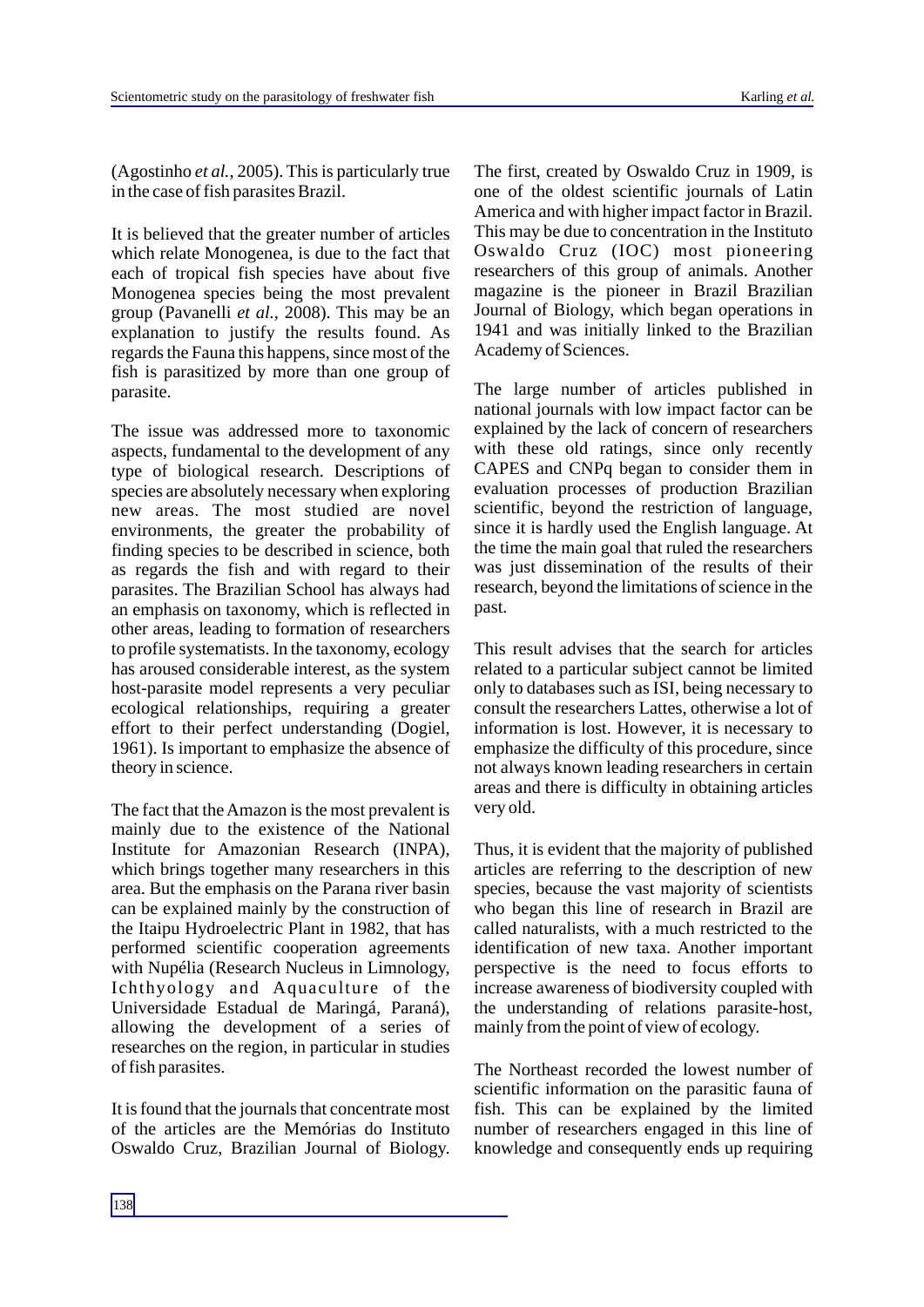fewer resources from the public organs. Thus, it is the need for public policies aiming to change throughout the year that this current situation creates gaps in the knowledge of the true biodiversity of parasites of our fish.

It is understood that such studies should be encouraged. In addition to presenting a picture of the current state of the art on the parasites of fishes in Brazil, show the need for substantial efforts to study more intensively the parasites of fish, since this biodiversity is still imperfectly known.

# **ACKNOWLEDGMENTS**

The authors wish to thank to Nupélia/UEM, Núcleo de Pesquisas em Limnologia, Ictiologia e Aquicultura for logistic and financial support. Letícia Cucolo Karling was supported by a research fellow ship from CAPES (Coordenação de Aperfeiçoamento de Pessoal de Ensino Superior). Ricardo Massato Takemoto and Gilberto Cezar Pavanelli were supported by a Research fellowship from CNPq (Conselho Nacional de Desenvolvimento Científico e Tecnológico).

# **BIBLIOGRAPHIC REFERENCES**

- Agostinho, AA, Thomaz, SM & Gomes, LG. 2005. *Conservation of the Biodiversity of Brazil's Inland Waters.* Conservation Biology, vol. 19, pp. 646-652.
- ANA. 2012. *Agência Nacional das Águas.* A v a i l a b l e a t :<http://www.ana.gov.br/Institucional/de fault.asp>. Acessed on: Jan. 08, 2012.
- Bizerril, CRSF & Primo, PBS (eds). 2001. *Peixes de águas interiores do Estado do Rio de Janeiro.* Fundação de Estudos do Mar, Rio de Janeiro, FEMAR.
- Buckup, PA, Menezes, NA & Ghazzi, MSA. 2007. *Catálogo das espécies de peixes de água doce do Brasil.* Rio de Janeiro, Museu Nacional.
- Dogiel, VA. 1961. *Ecology of the parasites of*

*freshwater fishes.* pp. 1-47. In: Dogiel, VA, Petrushevski GK & Polyanski YI (eds.) *Parasitology of fishes*. 1. ed., Edinbugh; London: Oliver and Boyd.

- *Systema helminthum*. Diesing, K. 1851. Wilhelmum Braumüller, Vindobonae.
- *Zwölf Arten von* Diesing, K. 1856. *Acanthocephalen*. Denkschriften der Kaiserlichen Akademie der Wissenschaften, vol. 11, pp. 1-16.
- Eiras, JC, Molnár K & Lu, YS. 2005. Synopsis of *the species of the genus* Myxobolus *Bütschli, 1882 (Myxozoa, Myxosporea, Myxobolidae).* Systematic Parasitology, vol. 6, pp. 1-46.
- *Diversidade dos parasitas de peixes*  2010. *de água doce do Brasil.* Maringá, Clichetec. Eiras, JC, Takemoto, RM & Pavanelli, GM.
- Kohn, A & Cohen, SC. 1998. South American *Monogenea: list of species, hosts and geographical distribution*. International Journal for Parasitology, vol. 28, pp. 1517-1554.
- *South American Trematodes Parasites of Fishes.*Rio de Janeiro, Editora Imprinta. Kohn, A. Fernandes, BMM & Cohen, SC. 2007.
- *Publicações sobre*  Bastos, RP. 2007. *efeitos de pesticidas em Anfíbios no período de 1980 a 2007.* Muklticiência, pp. 173-186. Kopp, K, Antoniosi Filho, NR, Alves, MIR &
- *Neotropical Monogenea. 8. Revision of Uroc l e idoide s (Dac t y logy ridae , Ancyroceplalinae).* Proceedings of the Helminthological Society Washington, vol. 53, pp. 1-37. Kristky, DC, Thatcher, VE & Boeger, WA. 1986.
- Leal, M. S. 1998. Gestão ambiental de recursos *hídricos: princípios e aplicações.* Rio de Janeiro, CRPM.
- *Global* MLJ & Tedesco, PA. 2008. *diversity of fish (Pisces) in freshwater.*  Hydrobiologia, vol. 595, pp. 545-567. Levêque, C, Oberdorff, T, Paugy, D, Stiassny,
- *Checklist of*  Luque, JL & Tavares, LER. 2007. *Copepoda associated with fishes from Brazil.*Zootaxa, vol. 1579, pp. 1–39.
- *Revisão do gênero* Machado Filho, DA. 1947. Polyacanthorhynchus *Travassos, 1920*